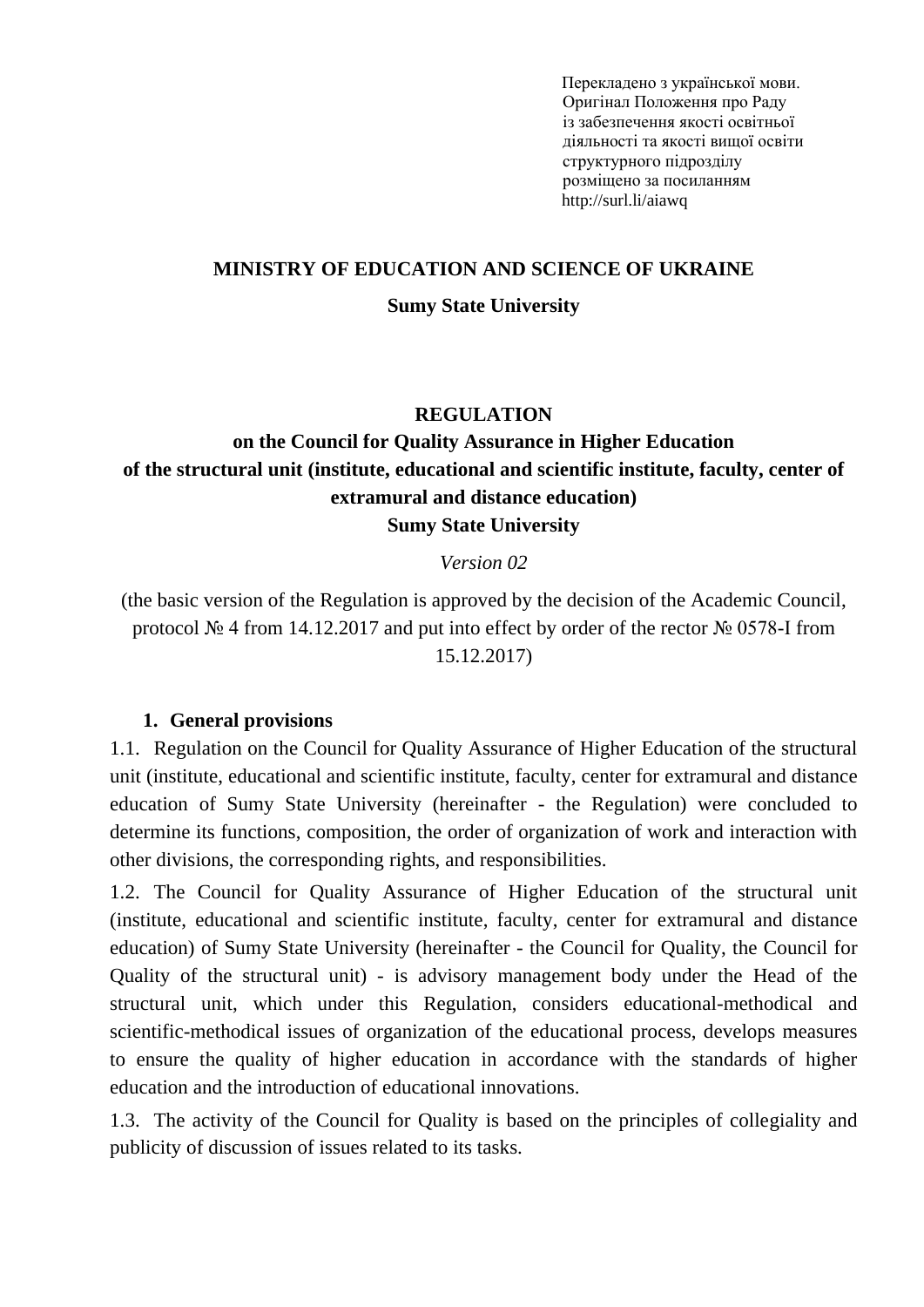1.4. In its activities, the Council for Quality is guided by the current legislation of Ukraine, the regulatory framework of the national and intra-university levels, orders, and directives of relevant officials.

1.5. The Regulation applies to institute of advanced educational and research levels, all educational and scientific institutes, and faculties of the university, including non-basic institutes, and the center for extramural and distance education.

1.6. Peculiarities of the activity of the Councils for Quality of separate structural subdivisions may be taken into account by separate regulations and (or) appendices to this Regulation, which are approved by the Academic Council of the University and approved in accordance with the established procedure.

1.7. The Regulation is placed in the electronic Register of the main current regulatory framework of the quality management system of the university, which is part of the section "General Information" of the official website of the university.

### **2. Functions of the Council of Quality of the structural unit and its structure**

2.1. The Council of Quality of the structural unit is a participant in the internal quality assurance system of higher education of the university at the level of the institute (faculty, center of extramural and distance education) and performs certain functions, namely:

– analysis of the state of educational activity and quality of higher education of the structural unit, development for consideration by the Council for Quality of the University proposals to improve this activity taking into account the latest trends in higher education;

– examination of the quality of educational programmes for training specialists and providing recommendations to the Council for Quality of the University on the approval of educational programmes;

– analysis of the results of accreditation of educational programmes of the structural unit by the National Agency for Higher Education Quality Assurance and approval of the action plan to address identified shortcomings related to the competencies of the Director (Dean), Head of department, Head of the support group, guarantor of educational programmes;

– analysis of the results of the survey of internal and external stakeholders on the quality of higher education of the structural unit and approval of the action plan to address the identified shortcomings and take into account the needs of stakeholders;

– analysis of staffing and professional development of pedagogical and scientificpedagogical employees of the structural unit for compliance with accreditation requirements, as well as stimulating the introduction of innovative learning technologies in educational activities;

– analysis of the scientific and methodological level of teaching of teachers; the level of organization of the educational process by teachers; the level of residual knowledge, skills and other competencies of higher education seekers; fulfillment by the teacher of qualification requirements, scientific and professional activity;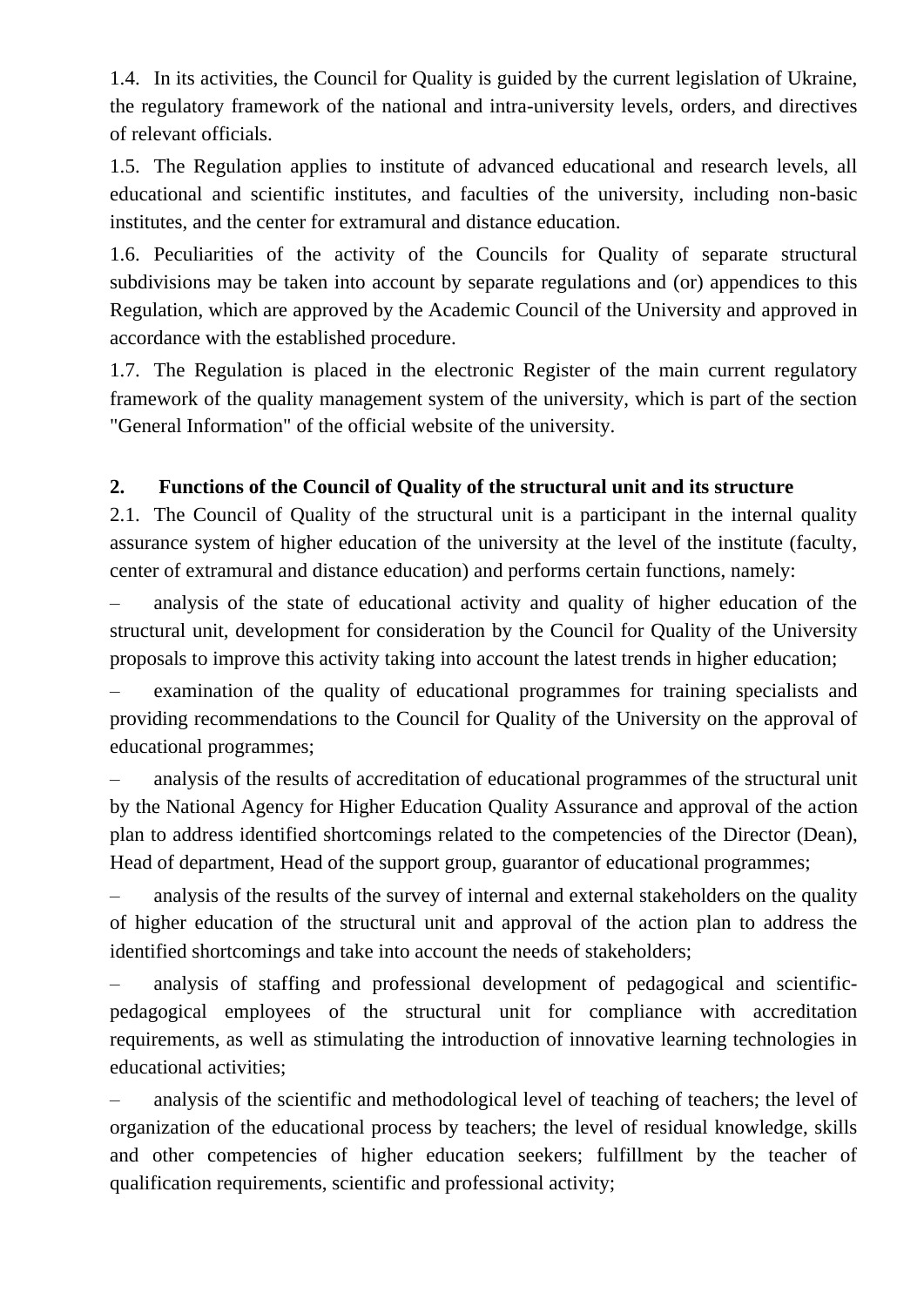– approval and control over the implementation of the long-term plan of publications of educational and methodical literature in terms of departments and the structural unit as a whole;

– formation of recommendations on planning by departments of work on improvement of educational programmes (organizational-methodical and scientific-methodical work) for academic year, including taking into account results of accreditation of educational programmes by the National Agency for Higher Education Quality Assurance, domestic and international independent institutions of estimation and maintenance quality of higher education.

2.2. Analysis of educational programmes is provided by the Analytic Group on Enhancement of the Quality of Educational Process which is a part of the Council for Quality of structural unit and carries out such functions:

– analysis of the consistency of educational programmes with the needs of external and internal stakeholders;

– analysis of the results of labor market research, regional needs for specialists in relevant educational programmes;

– evaluation of the results of the analysis of educational programmes and similar domestic and foreign programmes, their benchmarking;

– examination of the description of the educational programme and its profile, including structural and logical scheme of the educational programme, the matrix of compliance of programme competencies to the components of the educational programme, matrices for providing programme learning outcomes with relevant components of the educational programme;

– examination of curricula of educational programmes in terms of educational components, practices of attestation activities of applicants for higher education, other types of educational activities, their sequence and distribution by periods of study;

– assessment of staffing of the educational programme in terms of analysis of accumulated data on faculty and scientists involved in the implementation of the educational programme, containing information about their profile education, academic degrees and titles, research work, status at the university (full-time/part-time) / without registration of labor relations), etc. Analysis of data on leading domestic and foreign scientists and practitioners in the field of production and science, who are involved in the implementation of a particular educational programme;

– - assessment of logistics of educational programme, which includes analysis of data on logistics and financial issues of educational programme, including the availability of specialized laboratories and offices, complex equipment, special logistics and/or information support (if teaching disciplines of educational programme requires it);

– analysis of the socio-cultural and scientific-educational environment of the educational programme on the opportunities and conditions for the development of personal qualities, socio-personal competencies and professional skills of higher education students, meeting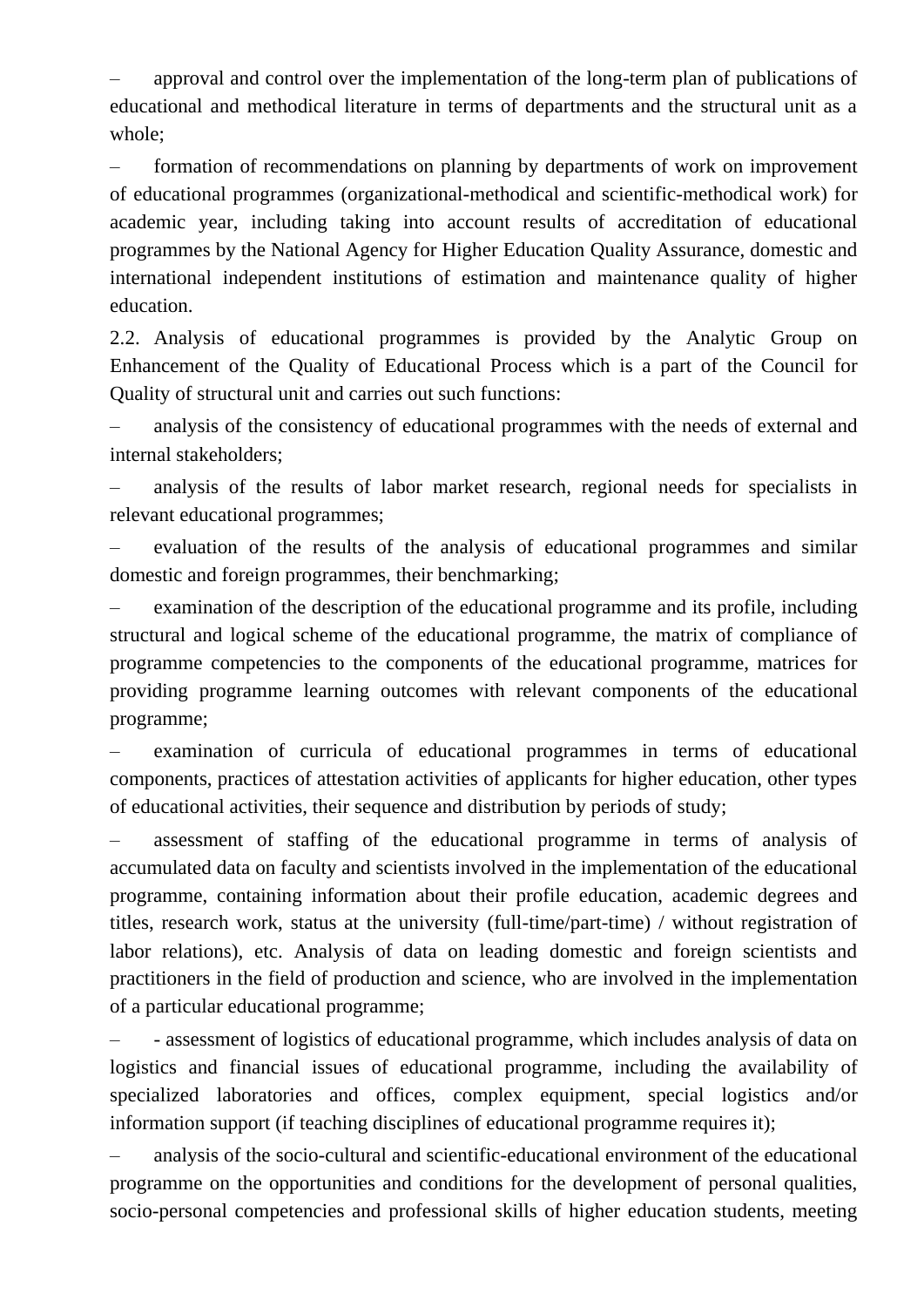their individual educational, research and cultural needs, expanding worldviews, created in addition to studying according to this educational programme;

– analysis of documents and other materials confirming the changes made to the educational programme as a result of the last revision, with the motivation by which they were justified.

### **3. Composition of the Council for Quality of the structural unit**

3.1. One of the Deputy Heads of the structural subdivision, who is responsible for the organization of the educational process by the order of the rector, is appointed as the Chairman of the Council for Quality of the University (hereinafter - Council for Quality) on the proposal of the Head of the structural unit in agreement with the Head of the Council for Quality Assurance of Higher Education and scientific and methodical work.

3.2. The Council for Quality includes:

– *by position:* Deputy Heads of the structural unit, who in their functional responsibilities take care of the organization of the educational process and scientific and methodological work; Heads of departments; Heads of specialty support groups;

– *representatives of applicants for higher education:* first and second levels of higher education - Student Dean; Deputy Student Dean for academic affairs; third (educational and scientific) level of higher education - a representative of the scientific society of students (listeners), postgraduates, doctoral students and young scientists of the institute (faculty) at the request of the Head of the Scientific Association of Students, Doctoral Students, Post-Doctoral Students and Young Scientists of the institute (faculty).

3.3. The Group of examination of the quality of educational programmes of the Council for Quality of structural units includes:

– *by position*: Deputy Head of the structural unit for methodical work; leaders of the group of specialties of the institute (faculty);

– *representatives of applicants for higher education:* Student Dean; representative of the scientific society of students (listeners), postgraduates, doctoral students, and young scientists of the institute (faculty).

3.4. Other highly qualified scientific and pedagogical employees of the university (by consent), representatives of the student self-government bodies of the institute (faculty) and the scientific society of students (listeners), postgraduates, doctoral students and young scientists of Sumy State University may be involved on a permanent or temporary basis in the Council for Quality and / or the examination team of quality of educational programmes.

3.5. The personal composition of the members of the Council for Quality of the structural unit is approved by the order of its Head and brought to the notice of the Head of the Council for Quality of the university.

# **4. Organizational principles and forms of work of the Council for Quality of the structural unit**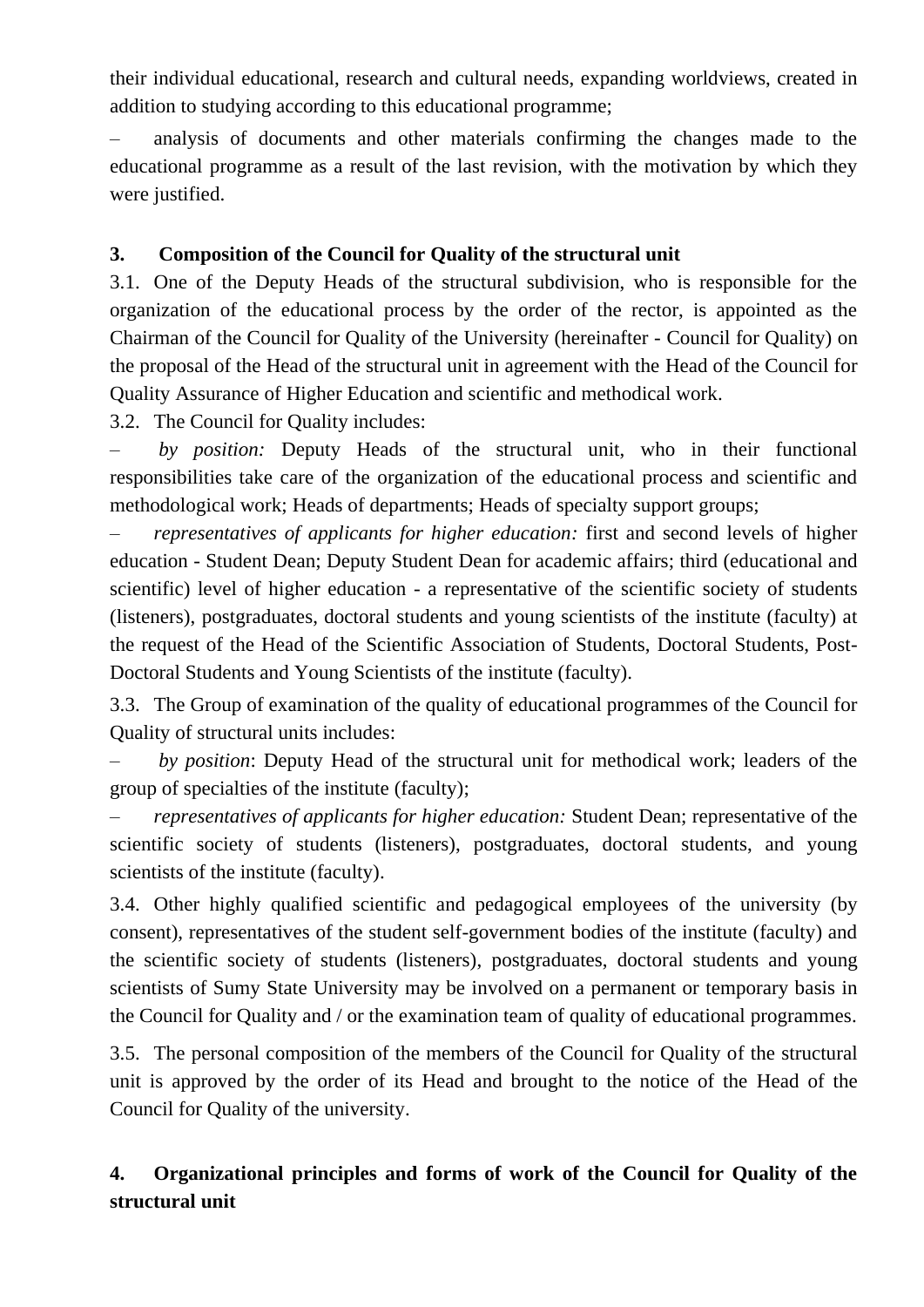4.1. The work of the Quality Council is carried out according to the work plan made for the academic year and approved by its Head on the proposal of the Head of the Council for Quality of the structural unit.

4.2. The form of work of the Council for Quality is meetings that are held at least 2 times within semester.

4.3. Meetings of the Council for Quality of the structural unit are held, as a rule, with the participation of the Head of the structural unit.

4.4. A meeting of the Council for Quality is considered valid if at least half of the members of the Council for Quality of the structural unit are present.

4.5. Invited persons have the right to participate in the meetings of the Council for Quality.

4.6. Decisions of the Council for Quality are taken by a majority vote of the members of the Quality Council of the structural unit present at the meeting and are drawn up in the minutes signed by the Head and the scientific secretary of the Council for Quality. Each member of the Council has one vote.

4.7. The materials of the meetings of the Council for Quality are published on the website of the structural unit or in another way.

4.8. Decisions of the Council for Quality of the structural unit, as a rule, are of a recommendatory nature, binding is those that are put into effect by order of the Head of the structural unit, or, in justified cases by order of the rector.

4.9. Organizational support of the work of the Councils for Quality of structural units is provided by the Directorates (Deans' offices of the relevant institutes (faculties), the Councils for Quality of the center for extramural and distance education - full-time employees of the center.

4.10. Preparation of meetings, materials of information support for members of the Council for Quality, and minutes of meetings are organized by the Scientific Secretary of the Council for Quality.

4.11. Technical support of the specified works is carried out by the Technical Secretary of Council who is appointed from among regular employees of the corresponding structural division by the order of its Head.

# **5. Final provisions**

5.1. The Regulation puts into effect from the next day after its approval by the order of the rector.

5.2. The Council for Quality is created, reorganized, or liquidated by the order of the Rector by the decision of the Academic Council of the University. The Regulation may be amended and supplemented in the same manner, new version may be approved, or the Regulation may be repealed.

5.3. Changes and additions to the Regulation, including by concluding a new version, may also be approved by order of the Rector without consideration by the Academic Council and (or) advisory bodies.